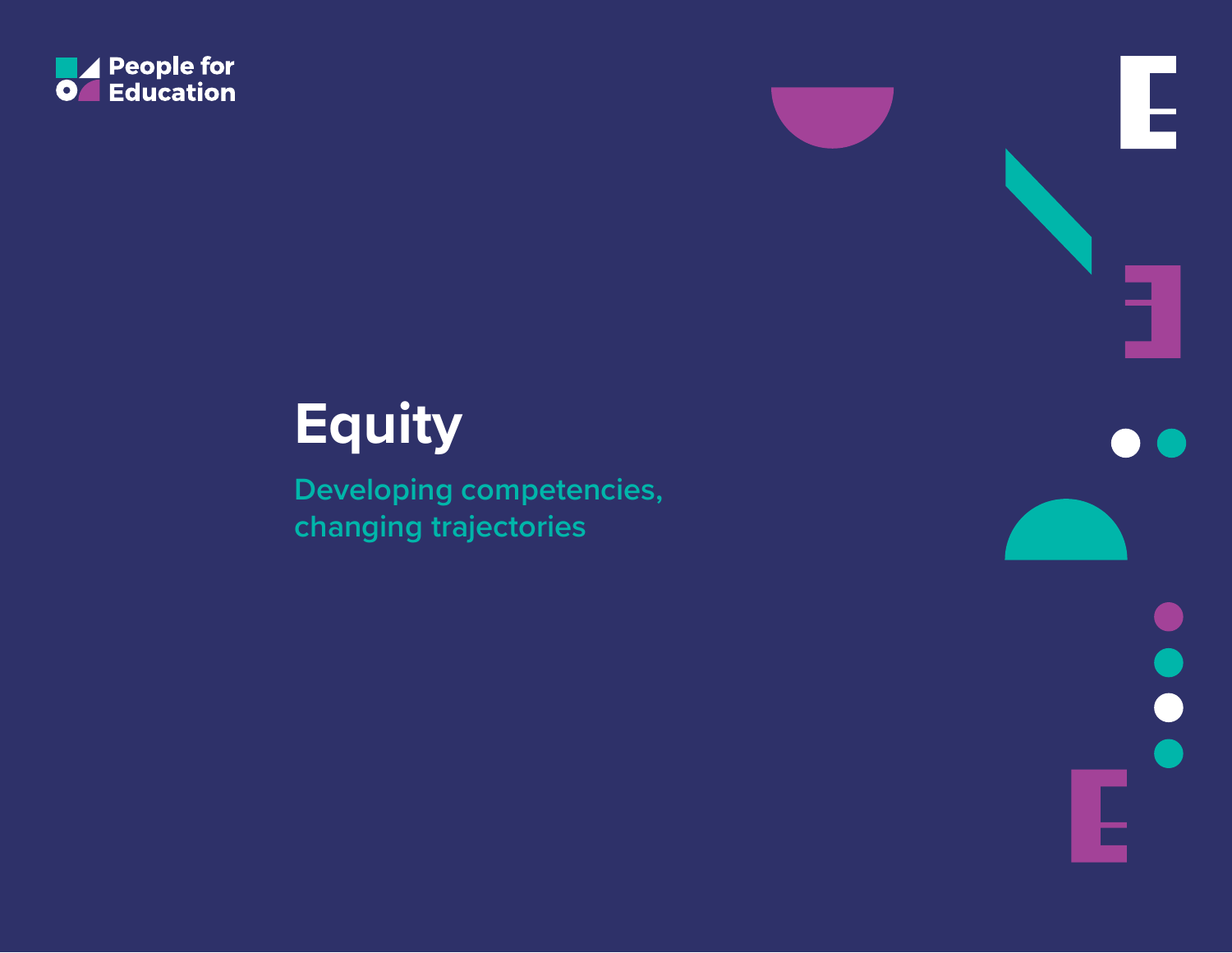# **Summary**

- **Although Canada is a top-ranked nation** in education equity and income mobility. intergenerational cycles of inequity remain a problem in this country.
- $\blacksquare$  The public education system is one of the best places to address this problem.
- In order to be successful in school and beyond, students need competencies in creativity, social-emotional learning, citizenship, and health.
- When children enter school, there is a "competency gap" between students from high- and low-socio-economic status backgrounds in a number of these areas
- **Because competencies in creativity,**  social-emotional learning, citizenship, and health are not articulated as key goals in our education system, nor embedded beyond rhetoric in curriculum, they are often not seen as concretely teachable and learnable.
- **T** Teaching and learning these competencies in school can improve long-term outcomes for all students.

## **suc∙cess (n.):**

We want great things for our children. We want them to be happy, healthy, economically secure and civically engaged. When we talk about long-term success, we are referring to a cluster of measures that represents social, emotional, physical, cognitive, and economic well-being. These can include things like employment rates, graduation and enrollment numbers, voter turnout, and physical or mental health statistics.

# **eq∙ui∙ty (n.):**

Students have different

needs based on what they have experienced in their lives. For many, these differences can be described through socio-economic status, or SES. This cocktail of indicators encompasses the social and economic power that an individual has relative to others in society, and is often defined by measurements like parental education, family income, and occupation.

However, SES is not the only barrier that students may face. Some students face barriers to success due to their identity; be it their sexual orientation, their race, their religion, or any other aspect of who they are.

All students need opportunities to develop the skills, competencies, and dispositions that will help them succeed in the world.

# **Breaking the cycle**

Certain populations in Canada face more challenges than others, both economically and socially. And these challenges can persist across generations. As of 2006, one third of Canadian children born to high-income parents will become high-income earners themselves, while a third of those born in poverty will remain in poverty as adults (p. 1, Corak, 2006).

Other systemic barriers, including those based on race and ethnicity, gender, ability, religion, parental education, and newcomer status, compound these challenges.

In 2003, the high school dropout rate for youth from the lowest family-income quartile was over three times higher than those from the highest quartile (Zeman, 2008). And many people, including individuals who identify as Indigenous, whose parents have no post-secondary education, who are from rural communities, or who are from single-parent households, are underrepresented in Canadian universities (McMullen, 2011). Overall, socio-economic status (SES) is one of the strongest predictors of learning outcomes (Hattie, 2009).

While there is more income mobility and educational equity in Canada than in other countries (p. 40, Corak, 2006; p. 207, OECD, 2016), there is still a need for improvement.

#### **How can we make sure that every child in Canada has an equal chance at success in life?** This is a

challenging problem, but given that 94% of students in Canada attend publicly funded schools (Frenette & Chan, 2015), public education should be a central part of any solution.

## **Education influences life success**

Education is an important tool in the social change toolbox. In Canada and internationally, individuals with more education are more likely to be employed, earn more money, are less likely to suffer from depression (OECD, 2017), and are physically healthier (National Center for Health Statistics, 2012). If we can support more students to stay in school, graduate, and access post-secondary education, we may be able to interrupt the intergenerational cycle of inequity.

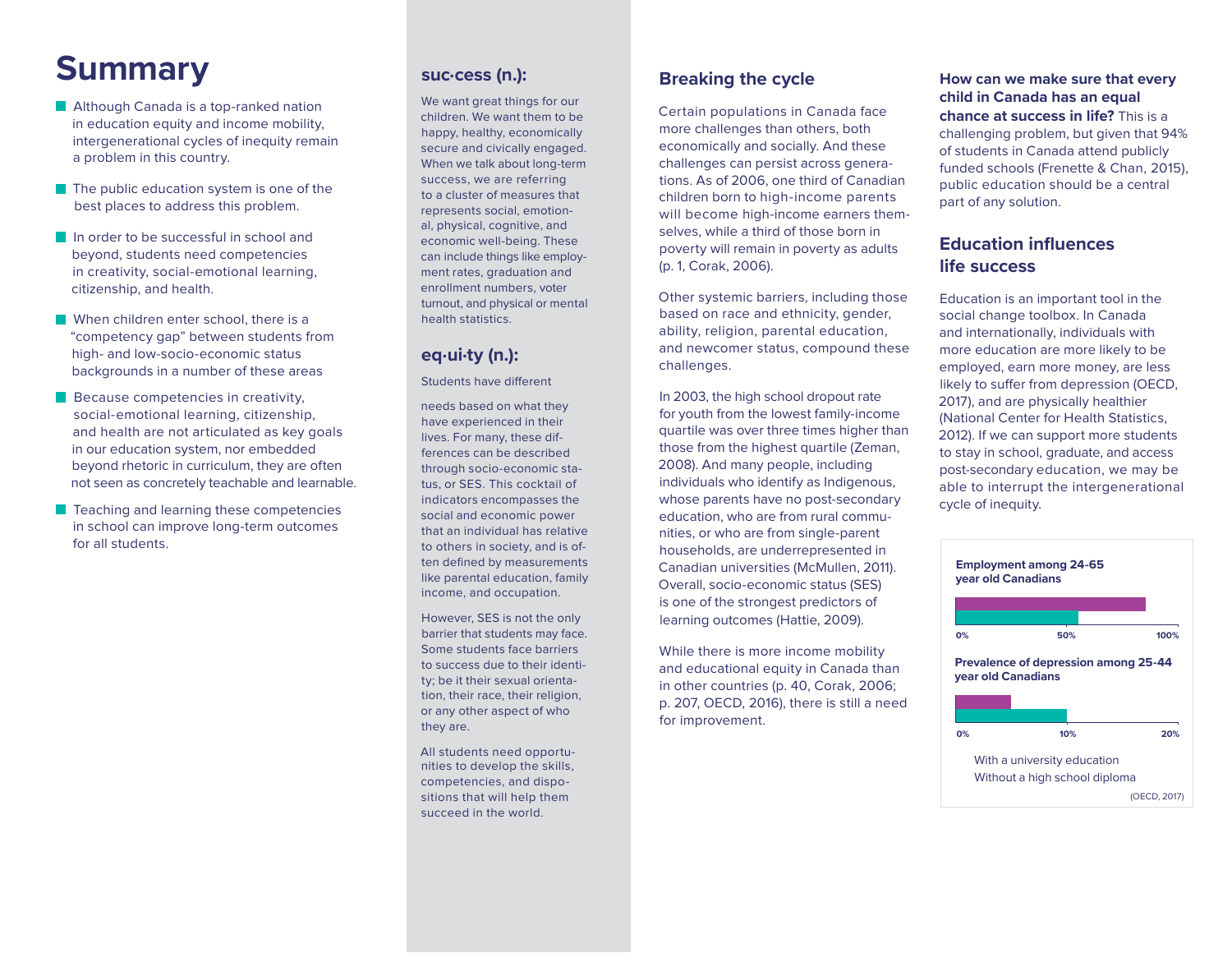#### **Gaps at school entry**

There is a well-established body of research identifying language, memory, and other academic skill gaps, as well as neurological differences, between children from high- and low-SES backgrounds at school entry (e.g. Buckingham, Wheldall, & Beaman-Wheldall, 2013; Hair, Hanson, Wolfe, & Pollak, 2015; Morgan, Farkas, Hillemeier, & Maczuga, 2009).

A 2007 Canadian study echoed these findings. Janus and Duku, using the Early Development Instrument (EDI), found an alarming gap among Canadian children in their to meet age-appropriate developmental expectations. The researchers found that low-SES was correlated with poor performance on the EDI, which includes physical health and well-being, social competence, emotional maturity, language and cognitive development, and communication skills and general knowledge.

Although some students are already disadvantaged at school entry, this does not seal their fate. All of these gaps can be closed. The competencies are teachable and learnable, and even the structure of an individual's brain can change in response to the right environment (Johnson, Riis & Noble, 2016).

# **Competencies for school success**

There is some debate about whether competencies in social-emotional learning, citizenship, health, or creativity can regularly predict academic achievement, but it is clear that they are correlated with long-term schooling outcomes.

One study of students from the US, UK, and Canada found that social-emotional indicators in grade one were not necessarily significant predictors of reading and math scores in grade four (Duncan et al., 2007). However, other studies have found that students' social-emotional and creativity competencies at school entry were strong predictors of success up to 16 years later. In fact, these competencies had a stronger relationship to student outcomes at the age of 22 than their grade one marks (Entwisle, Alexander, and Olson, 2005, p. 1467).

In Hattie's *Visible Learning,* factors such as metacognitive strategies, creativity programs, motivation, self-concept, and cooperative learning (all of which include references to the competencies in creativity, social-emotional learning, citizenship, and health) have significant predictive effects on student learning outcomes (Hattie, 2009).

## **Changing trajectories by shifting focus**

The Middle Years Development

Instrument (MDI) measures competencies such as social and emotional development among grades 4 and 7 students through a self-report questionnaire.

In a longitudinal study of 8000 British Columbia students, the EDI measure of social competence at kindergarten was predictive of peer relations in the MDI at grade 4, and the EDI measure of emotional maturity was predictive of subjective well-being in the MDI (Guhn, Gadermann, Almas, Schonert-Reichl, & Hertzman, 2016).

This indicates that the trends identified at school entry hold over time, and without an explicit, system-wide focus on teaching and learning these competencies, it doesn't appear likely that the gaps shown by Janus and Duku (2007) will close as students move through school.

Students need to be provided with intentional opportunities to learn and and grow in the areas of creativity, social-emotional learning, citizenship, and health.

#### **Low expectations: A self-fulfilling prophesy**

Teaching and learning competencies will not solve all equity issues. The way that teachers take up the competencies is directly connected to their potential to change outcomes for students. Over three decades of research indicates that teachers' expectations - both low and high - can influence the way that students perform (Jussim & Harber, 2005).

For example, in Canada, British Columbia's Auditor General (2015) pointed to the effects of low expectations in relation to Indigenous student performance. In order for teachers to support all students' learning, they must reflect on their stance in the world and their biases (both conscious and unconscious).



**Focusing on competencies in health, creativity, citizenship, and social-emotional learning, and addressing systemic barriers, may be one of the most direct routes to ensuring that all students can grow up to live happy, healthy, economically secure, civically engaged lives.**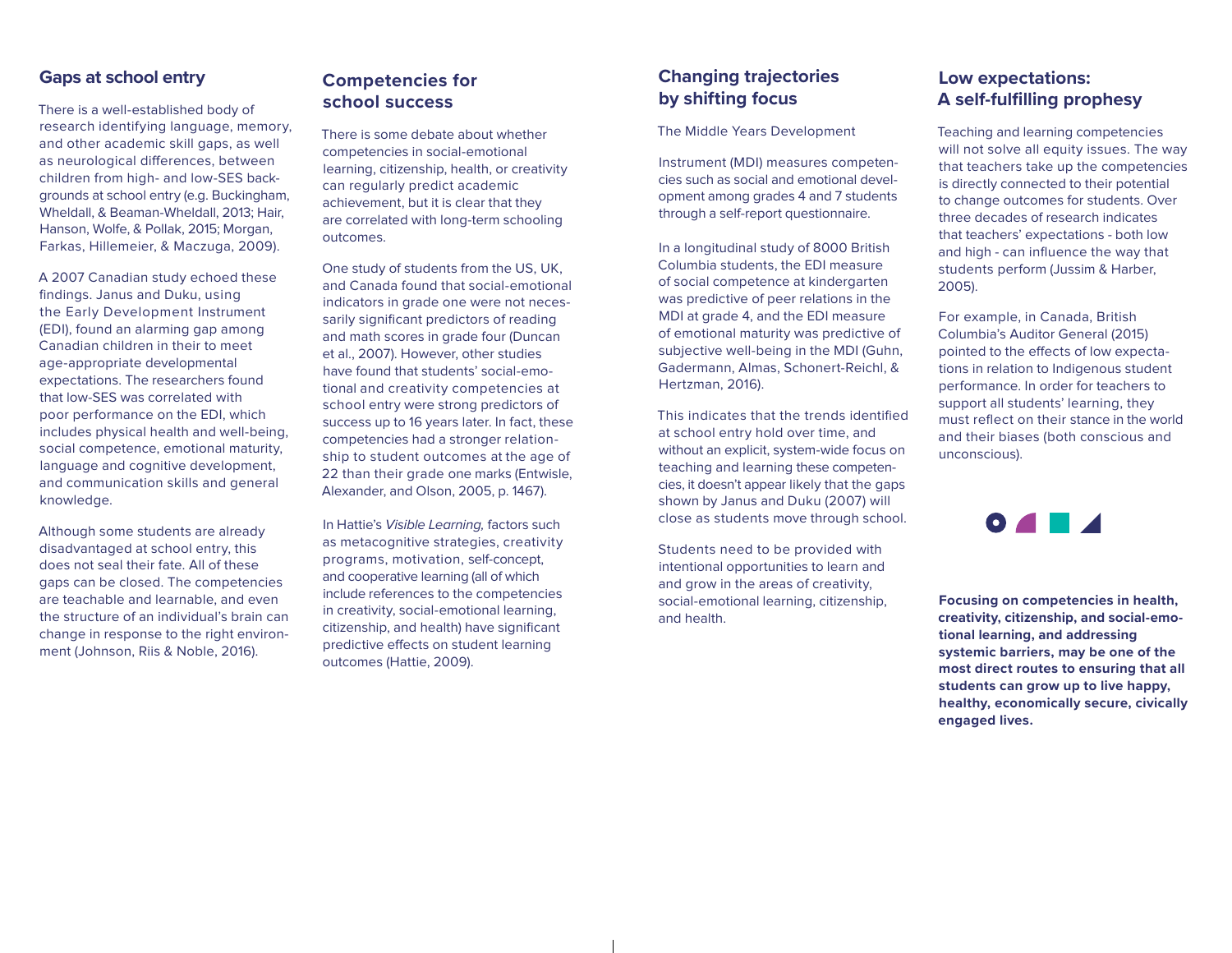#### **The EDI**

The Early Development Instrument (EDI), created by Dan Offord and Magdalena Janus from McMaster University, provides a glimpse into how students use these competencies at school-entry. The EDI is a 103-item questionnaire completed by kindergarten teachers that measures children's demonstrated ability in five domains:

- **Physical health and well-being**
- $\blacksquare$  Social competence
- **Emotional maturity**
- **Language and cognitive development**
- **E** Communication skills and  **general knowledge**

The EDI has been used to collect data on over 1.1 million Canadian children, as well as children in 32 other countries. The five domains assessed in the EDI correspond closely with competencies in creativity, social-emotional learning, citizenship, and health.

#### **The MDI**

The Middle Years Development Instrument, developed by Dr. Kimberly Schonert-Reichlin, in partnership with the Human Early Learning Partnership at University of British Columbia and the United Way of the Lower Mainland, is a self-report measure completed by students in grade 4 and grade 7.

It asks them how they think and feel about their experiences both inside and outside of school, and addresses five areas linked to health, well-being and academic achievement, including:

- **Physical health and well-being**
- **Connectedness**
- $\blacksquare$  Social and emotional development
- **School experiences**
- Use of after-school time

#### **Measuring What Matters**

Across the world, educators, policy-makers, and experts agree that success in both school and life will take more than literacy and numeracy skills and academic content knowledge. Students need opportunities to develop skills, knowledge, and habits in social-emotional development, creativity, democratic citizenship, and health.

In alignment with this global shift, People for Education proposes that:

- the development of competencies  **in creativity, citizenship, health, and social-emotional learning is as essential as traditional areas of academic achievement.**
- **the school environment itself the opportunities and conditions that support these areas of learning – plays an essential role in ensuring students' overall success.**

Since 2013, we have been working with partners from universities, foundations, and government, as well as education stakeholders from across Canada, to understand how to define, support, assess, and embed these broader competencies into teaching and learning in our publicly funded education system.